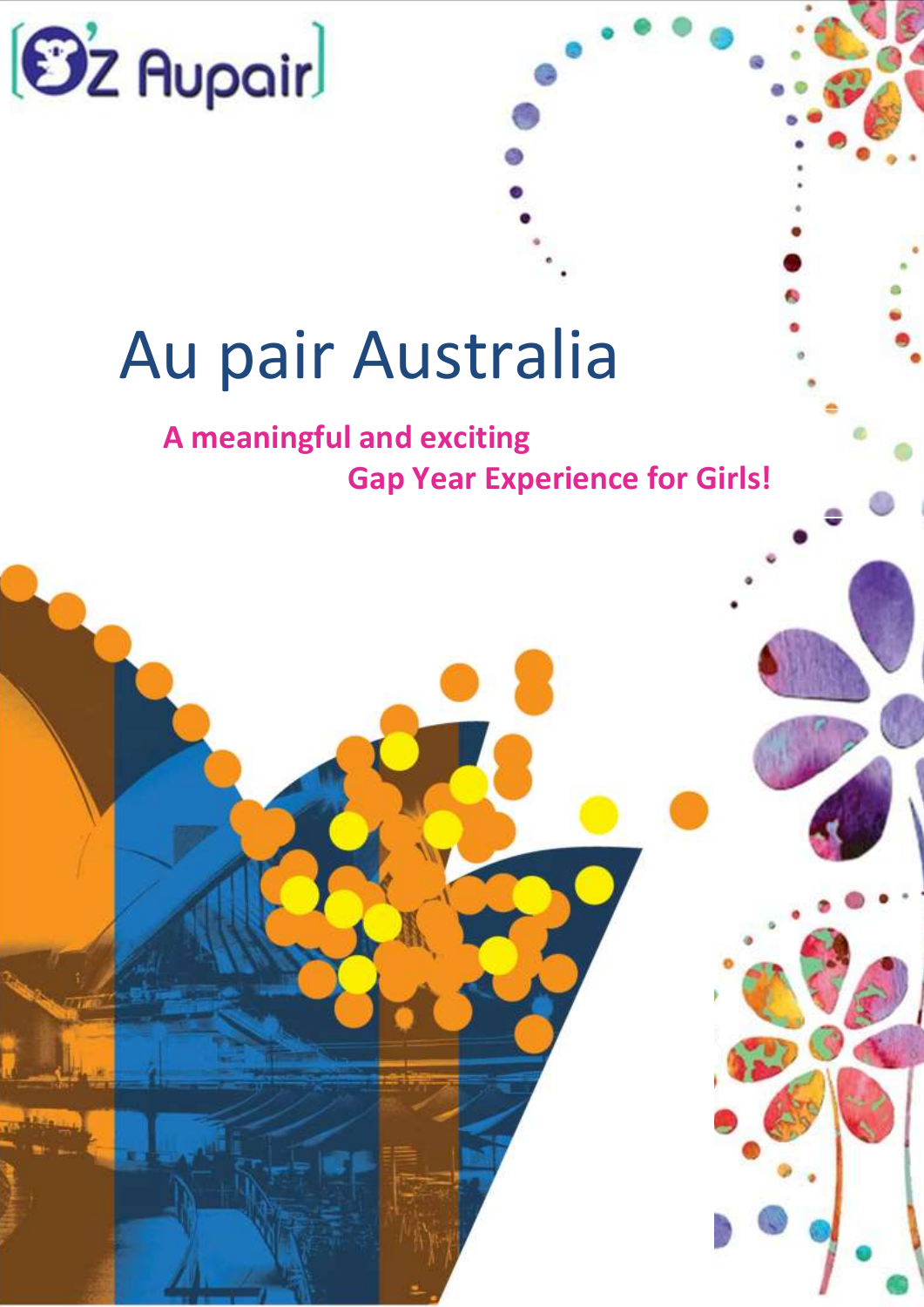

- **Program description and advantages**
- **M** What is the role of an Au pair
- **Requirements**
- **The Process Step by Step**
- $\blacksquare$  Typical day as an Au pair

Content

- **D** Duties
- **Length of the Au pair Stay**
- **E** Free time

**Holidays** 

- **End of Stay bonus**
- **Further information about our program**
- **Z** Your host family
- **D** Dates of application
- **Travel costs**
- **Application checklist**



Œ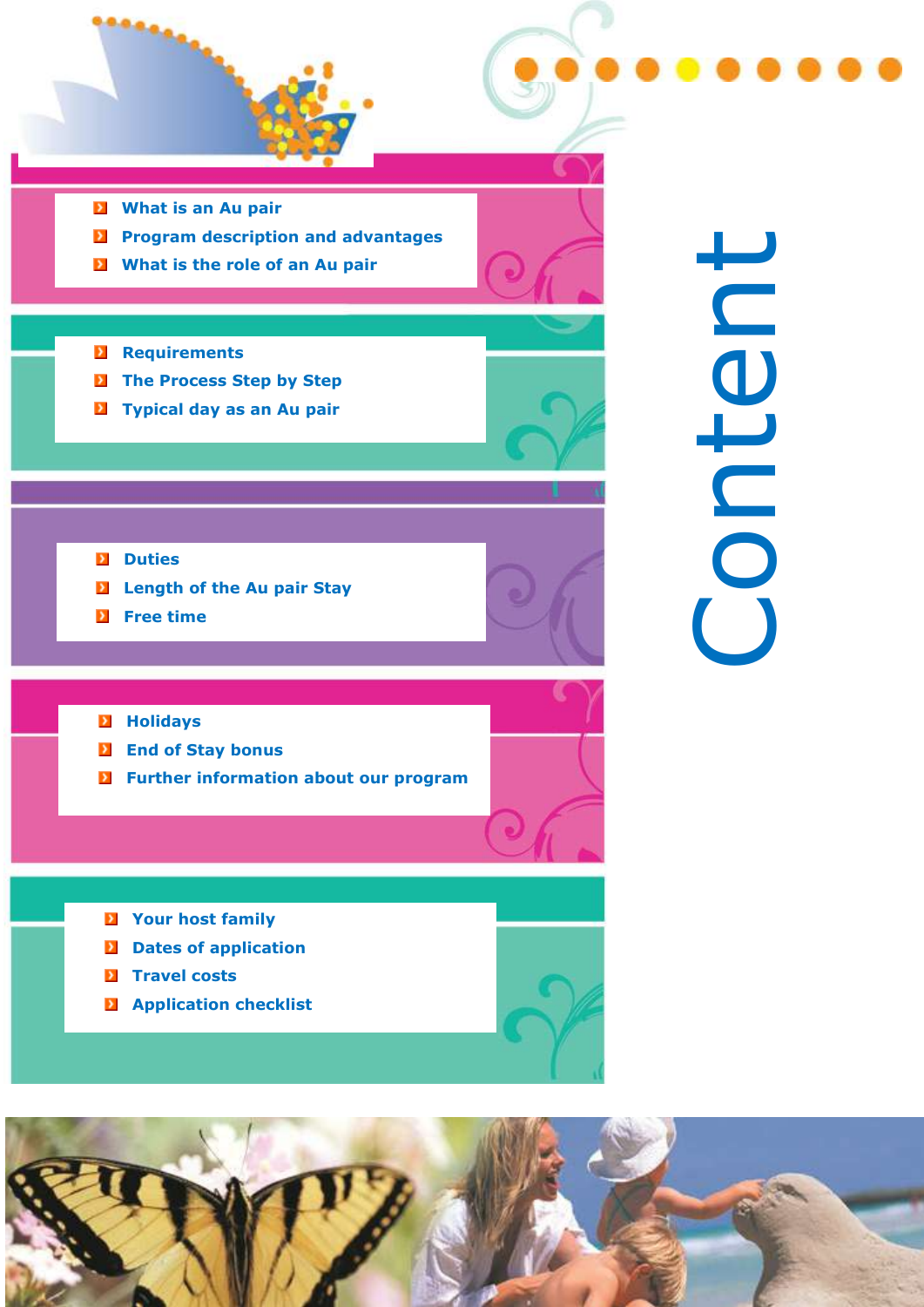

# **A meaningful and exciting Experience!**

Au Pair Australia

Beaumont Hills NSW 2155 www.aupair-australia.net

2 Morgan Place

Au Pair Australia is an employment agency for Au pairs and families. As a cultural exchange organisation, Au Pair Australia gives young girls the opportunity to work in a different country as an Au pair.

## Our Gap Year for young girls

Have you been dreaming of a gap year but worried about finding work? Can't afford the cost of living overseas? Then our au pair program is right for you!.

Our agency guarantee's you a job and accommodation before you begin to travel. Wish you could get paid to travel?

#### **What is an Au Pair?**

An Au Pair is typically a young woman who takes care of children and does light housekeeping for up to 12 months in exchange for room, board and a wage.

#### **Program Description and Advantages:**

- Introduction and placement with a host family and private accommodation.
- Certificate of Completion
- Au pair Guide
- Earn a weekly pocket money, depending on number of work hours.
- Transfer pick up from Airport to host family home.
- Working hours range between 30 to 45 hours per week, depending on the family's need.
- Two weeks of paid vacation for a 12 month contract, one week if your placement is for a shorter period of time.
- Private room and full board provided by your host family.
- Possibility to attend a language course.
- Social and cultural opportunities. We will connect you with other Au Pairs in your area where possible.

#### **What is the role of an Au Pair?**

As an au pair, you'll provide full time child care for your host family's children. Your duties may include taking the children to school and picking them up, playing with them and taking them to activities, preparing their meals and helping them with homework. As an Au pair in Australia you have the unique possibility to improve your English significantly and to get to know the culture and customs of the country by living together with an Australian family. As an Au pair you are hosted in a family like a new family member.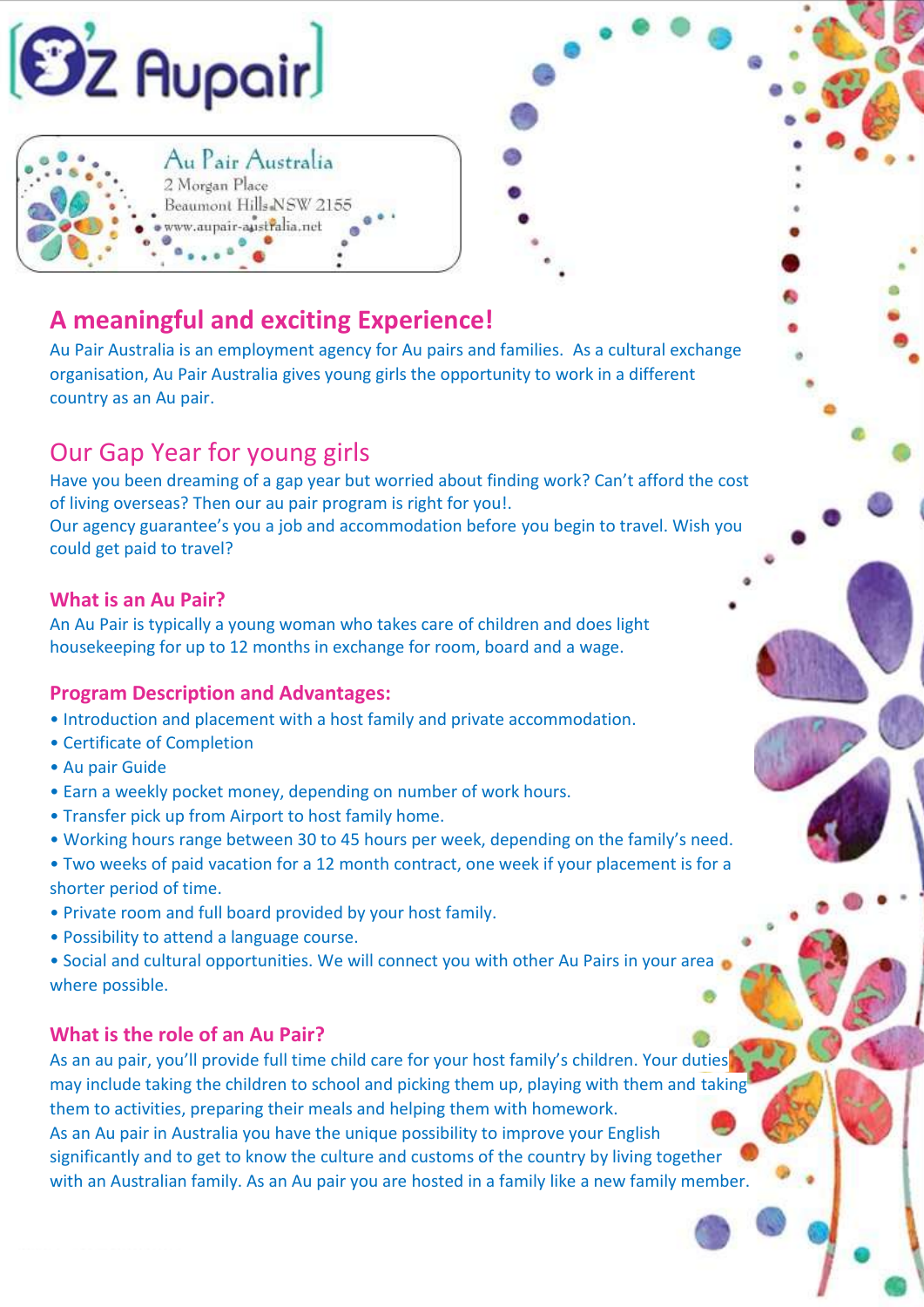

Au Pair Australia

Beaumont Hills NSW 2155 www.aupair-australia.net

2 Morgan Place

You support the family in childcare and minor domestic work. Your host family helps you in return to improve your English skills and makes you familiar with the Australian culture. Your stay as an Au pair will be a very unique experience if everything is planned and organized well beforehand. Therefore it is important to inform yourself in detail about the program and to carefully think about your decision. Our team may assist you in this process and will support you throughout your stay in Australia.

#### **Requirements:**

- Be between 18 to 30 yrs, childless and able to speak English and follow a conversation.
- Be happy to help with childcare and light housework, usually up to 30 hours per week and participate in family activities and respect family rules.
- Some experience caring children, (can include babysitting, paid or voluntary work).
- Minimum of 1 reference, preferable outside of your family.
- Enjoy looking after children and want to be an active part of a Canadian family.
- Driver's license preferred.

• Clean police record, your health condition must be good and allow you to work with children.

#### **The Process Step-by-Step:**

- 1. Call us for an initial consultation.
- 2. Complete the application and send it to us.
- 3. Your application will be presented to prospective host families across Australia, and arrangements are made to interview you by phone or Skype.

4. A host family invites you to become their Au Pair and you can choose whether to accept the offer.

5. Once you've accepted the host family's offer, you will receive your contract between family and au pair and the preparation documents to assist you.

• Local Coordinators based in all provinces who are just a phone call away should you

 $\mathbb{F}_q$  is support, from the time of  $\mathbb{F}_q$  in  $\mathbb{F}_q$  and matching and matching application and matching and matching and matching and matching and matching and matching and matching and matching and matching and

6. Book your flight and depart!

7. Your new host family will meet you at the local airport.

process, and the full period of the full period of your place of your place of your place of your place of your

 $\mathcal{F} = \mathcal{F} \times \mathcal{F}$  for  $\mathcal{F} = \mathcal{F} \times \mathcal{F}$  , where  $\mathcal{F} = \mathcal{F} \times \mathcal{F}$ 

8. Your Au Pair adventure begins!

need assistance.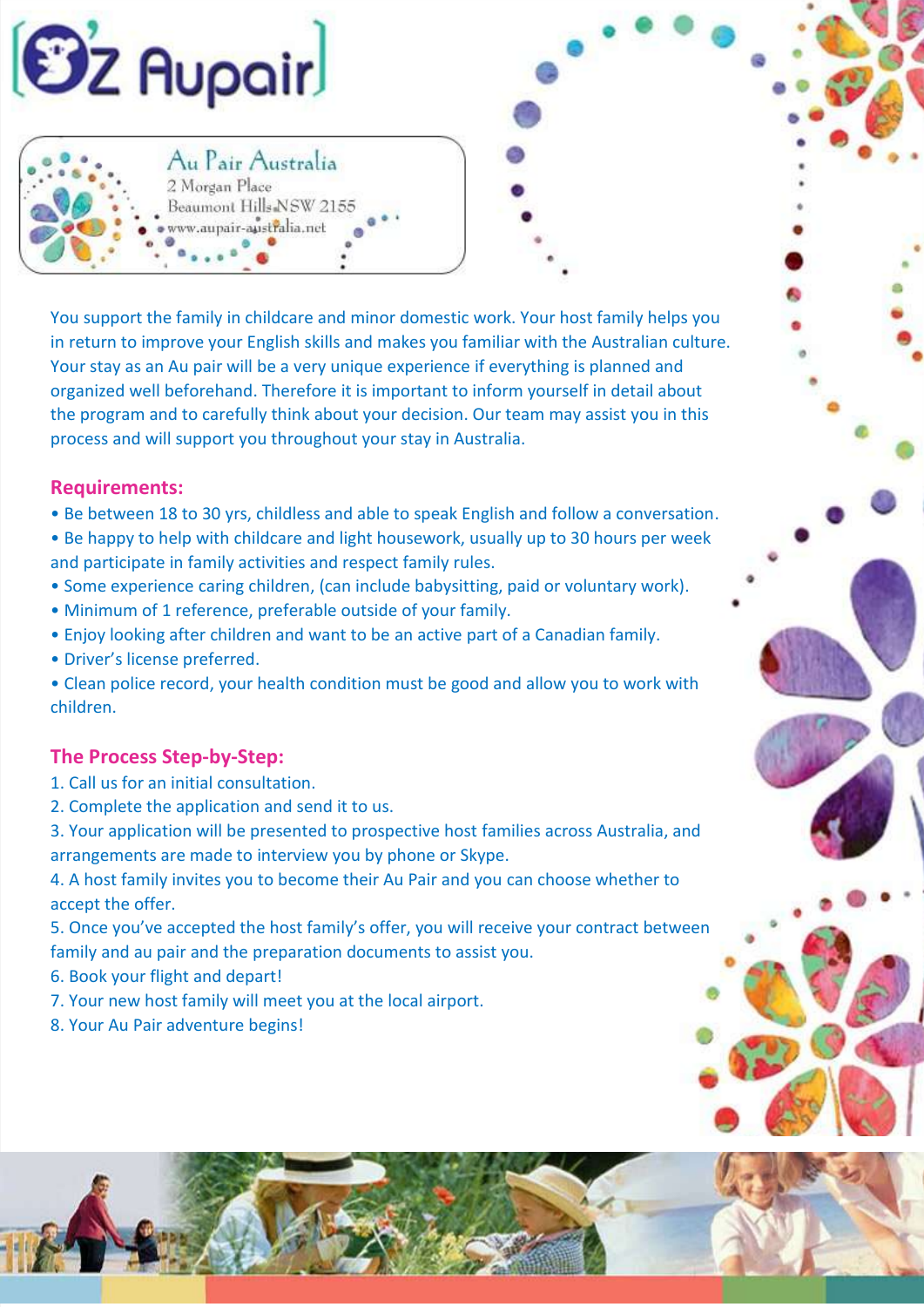



#### **Typical day as an Au pair:**

- Preparing meals for the children/ Bathing and dressing/ Driving the children to school / Putting them to bed
- Playing with the children/ babysitting/ helping them with their homework
- Washing up/ sweeping/ vacuuming/ helping to clean up after meals and
- Ironing the children's clothes.

#### **Duties**

As an au pair, your primary responsibility is to look after the host family's children. Alongside childcare you may be asked to help out with household chores as part of your duties, but these should only be light household chores, as your responsibility is to look after the children, not to clean the house. Normal working hours are a min of 25 and a max of 45 hrs per week including babysitting.

#### **Length of the Au pair stay**

The minimum and maximum duration of an Au pair contract is 6 months . If you wish to work longer than that we are able to place you with a second family so that you can complete one year in Australia.

#### **Free time**

As an au pair, you are entitled to have at least one day off per week. This day should be on a Sunday at least once every month. We suggest families to give weekends free as much as possible

#### **Holidays**

The Working Holiday Programme doesn't regulate how much holiday you are entitled to during your stay in Australia. However, we recommend families to give one week of holiday for a stay of six months

#### **End of stay bonus**

We encourage families to pay an end of stay bonus at the end of the placement based on good performance and this is around \$500 AUD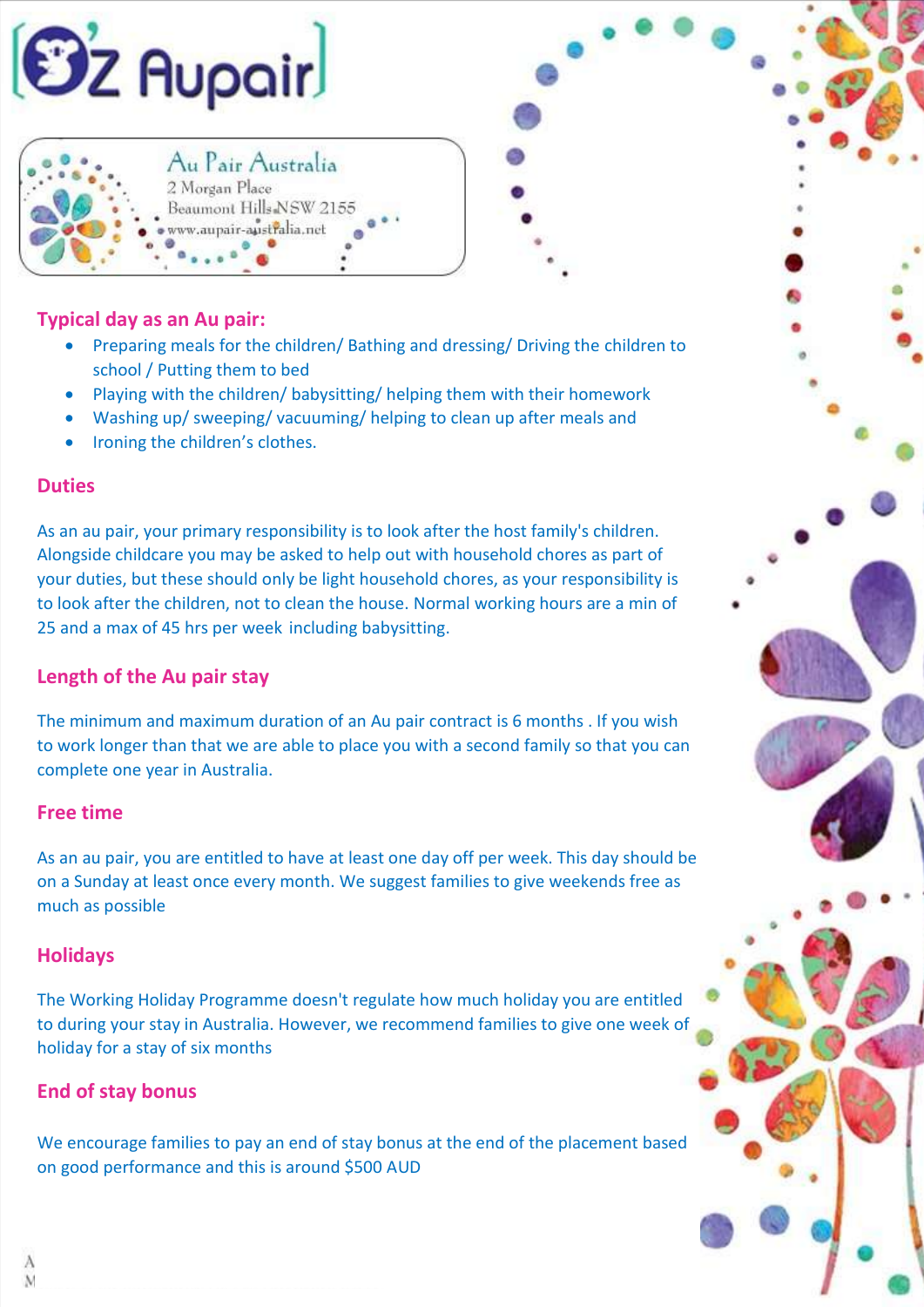



#### **Further Information about our program:**

- Duration: 1 placement of 6 months or 2 placements of 6 months each one
- Placements in all main cities of Australia (Sydney mainly, Canberra, Perth, Brisbane, Adelaide, Queensland, Gold coast, Melbourne, Darwin, etc and as well in the country)
- Registered families are carefully selected and usually live in up market city or beach suburbs.
- Proposed work schedule and details from the family will be provided to the au pair including list of duties work times, etc.
- When out of duties, the au pair can work, travel, study at her entire leisure.
- If desired, the au pair can extend her stay for up to 1 year with the same family FOR FREE
- All inclusive accommodation and meals 7 day a week, weekends free.
- House and family details and photos are provided to the au pair
- Start date must be in agreement with Au Pair family (please do not book your flight before your placement is not confirmed)

#### **Your host family**

The requirements are high and not every host family is able to participate in the Au pair program. The host families need to apply just like you and they are interviewed by us.

They are accepted in the program only if they comply with the requirements and are willing to abide by the Au pair regulations. Most host families have 2-3 children aged between 6 months and 10 yrs. Some host parents are single parents. We have families all over Australia, including main towns and cities like; Sydney, Canberra, Gold Coast, Brisbane, Adelaide, Perth, Melbourne and other cities.

#### **Dates of application**

You can apply any time throughout the year. The visa takes only few days to be granted if you come from the EU. We have families during all the year.

#### **Travel Costs:**

Au Pairs are responsible for their own travel costs from their home country to Australia and the family is responsible for meeting them at the airport. If it is not possible for the family to collect them on arrival (ie. because you live elsewhere in the country), the agency will provide every assistance with making reservations for onward travel and no bookings will be made without prior agreement with the family .